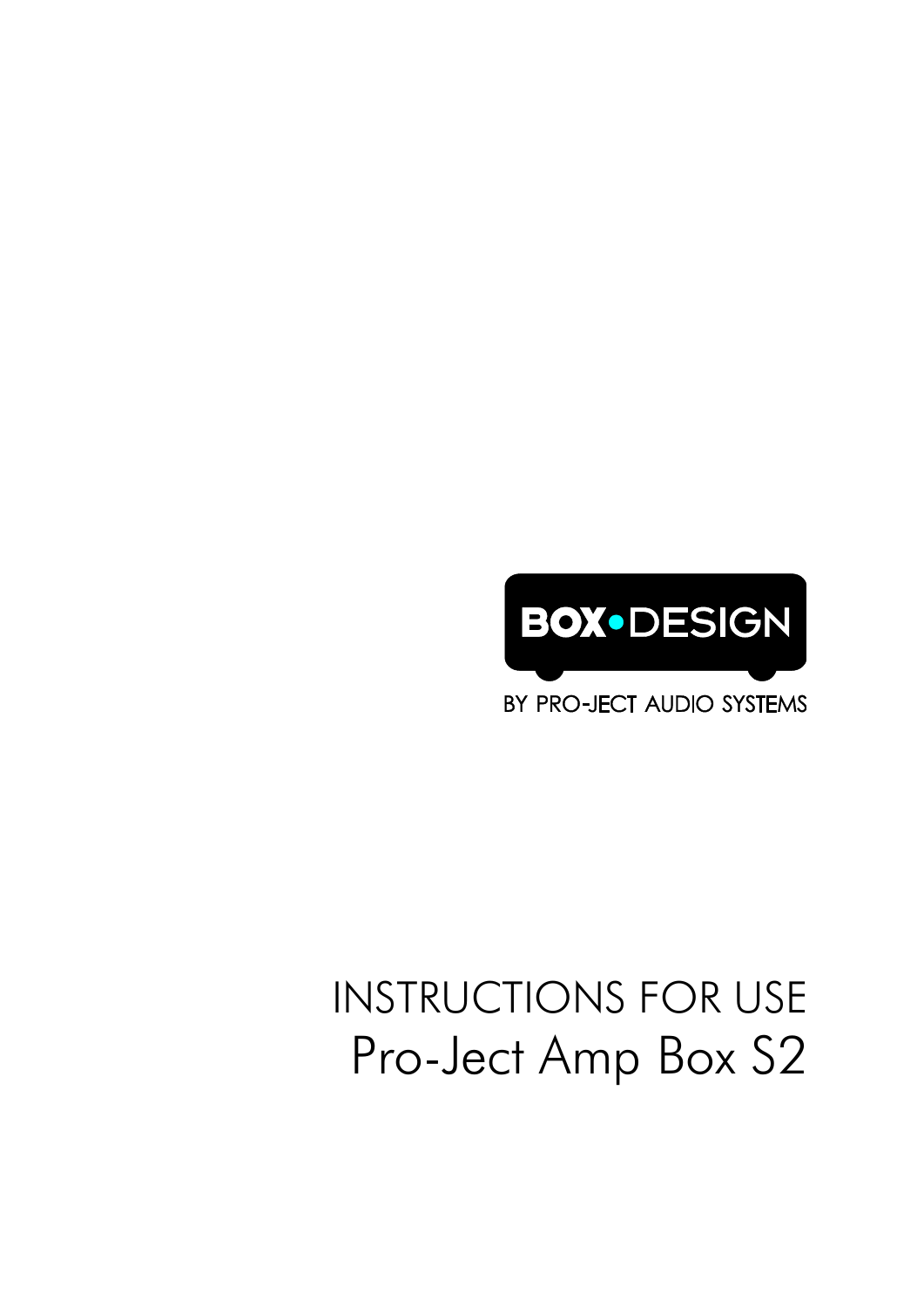Dear music lover,

thank you for purchasing a Pro-Ject Audio amplifier. In order to achieve maximum performance and reliability you should study these instructions for use carefully.



*Warning of a hazard for the user, the unit or possible misuse.*



*Important notice.*

# Safety instructions

*AC outlet voltages vary from country to country. Before connecting to the mains, make sure that the voltage in your area meets the voltage requirements printed on the power supply. The power cord is used to disconnect the unit from the mains. Make sure that the power cord is easily accessible at all times. Never handle the device, the power cord/power supply while your hands are wet or damp.*

*Avoid letting liquids enter the device or the power supply. Never place any item containing liquid, such as a flower vase on or near the device. Never spill any liquid on the device or the power supply. Never place any naked flame sources, such as lighted candles on or near the device. The product shall not be used in damp or wet locations, next to a bathtub, sink, swimming pool or any other similar conditions.*

# **Connectors**



*Make all connections whilst the amplifier is disconnected from the power supply.*

Take care to connect the left and right channels correctly. The right channel is usually marked red, the *left channel black or white.*

*The red speaker terminals carry the positive signal (+), the black speaker terminals the negative signal (–). Make sure the polarity of the connection is correct at each end of the cables. Only connect one loudspeaker with an impedance not less than 4 ohms per channel. Never use any other power supply than the one supplied with the unit.*

# Connection to the preamplifier

The Input sockets marked Left / Right are for connecting the cables from your pre-amp or AV processor. Signal can be relayed further via Jack socket 3.5mm marked Out

# Connection to the speakers

The output terminals accept loudspeaker cables terminated with  $4$ mm  $\varnothing$  Banana plugs, spades connectors or naked wire.